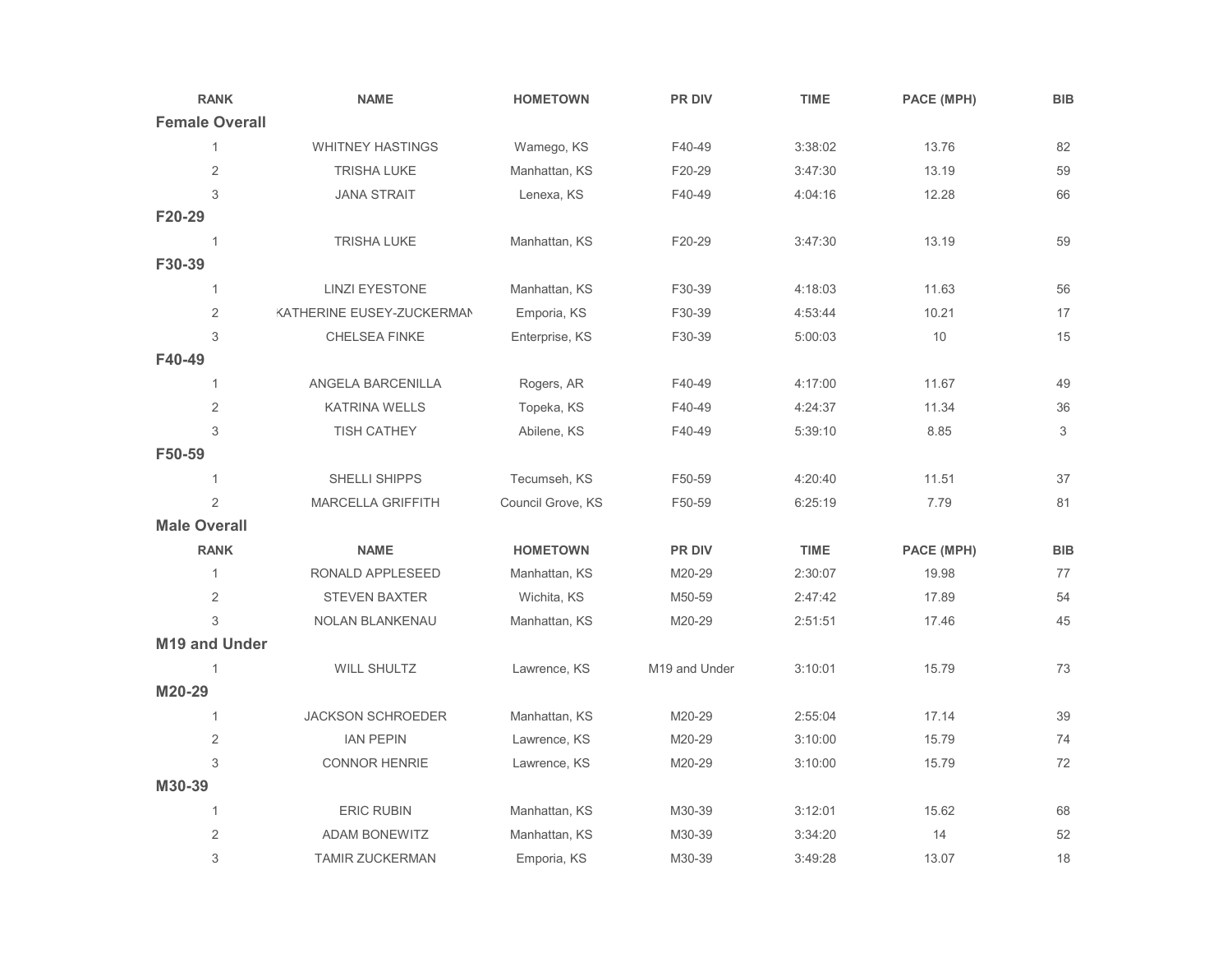| M40-49                   |                        |                   |        |         |       |    |
|--------------------------|------------------------|-------------------|--------|---------|-------|----|
| $\overline{\mathcal{A}}$ | <b>DAREN BADURA</b>    | Manhattan, KS     | M40-49 | 3:10:03 | 15.79 | 51 |
| 2                        | PHILLIP CHARLTON       | Leawood, KS       | M40-49 | 3:37:41 | 13.78 | 78 |
| 3                        | <b>CRAIG TYHURST</b>   | Kansas City, MO   | M40-49 | 3:38:12 | 13.75 | 16 |
| M50-59                   |                        |                   |        |         |       |    |
| $\overline{\mathcal{A}}$ | <b>STEVEN WATHKE</b>   | Topeka, KS        | M50-59 | 3:08:25 | 15.92 | 42 |
| $\overline{2}$           | AL CHAVEZ              | Salina, KS        | M50-59 | 3:26:31 | 14.53 | 23 |
| 3                        | <b>MATT HASTINGS</b>   | Wamego, KS        | M50-59 | 3:27:49 | 14.44 | 83 |
| M60+                     |                        |                   |        |         |       |    |
| 1                        | <b>TOM LARSON</b>      | Olmitz, KS        | M60+   | 3:41:26 | 13.55 | 32 |
| $\overline{2}$           | <b>KEVIN MURRAY</b>    | Farmington, AR    | $M60+$ | 4:17:11 | 11.66 | 11 |
| 3                        | <b>DUSTAN SHEPHERD</b> | Overland Park, KS | M60+   | 4:17:17 | 11.66 | 10 |